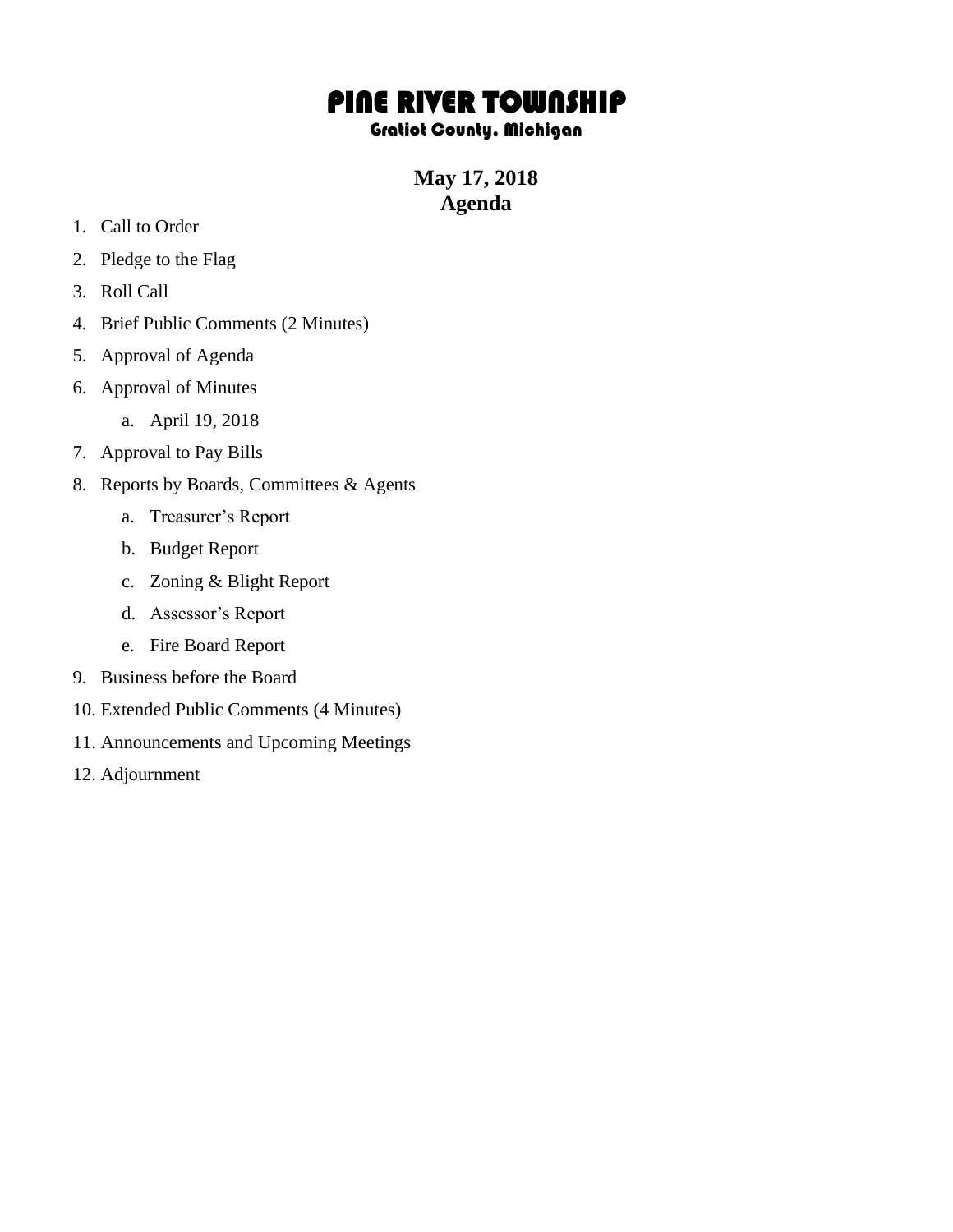## **MINUTES OF THE PINE RIVER TOWNSHIP BOARD MONTHLY MEETING MAY 17, 2018**

- 1) The regular monthly meeting of the Pine River Township Board was called to order at 7:00 P.M. by Supervisor Beeson at the Township Hall.
- 2) Pledge the flag: The board and the public said the pledge to the flag.
- 3) Roll Call: Baker: present, Best: present, Moeggenborg: present, Beeson: present, Whitmore: absent; Humm: present.
- (4) Board members present, (1) absent.
- 4) Brief Public comments (2 minutes):

Chuck Murphy introduced himself as running for County Commissioner. Extended invitation for Lincoln Day Dinner, \$35/ticket.

5) Approve the Agenda:

Motion by Moeggenborg: second by Baker: to approve the agenda as presented. All present board members approved. Motion carried 4-0.

6) Approve the Minutes:

Motion by Moeggenborg: second by Best: to approve the Regular Meeting Minutes of April 19, 2018. All present board members approved. Motion carried 4-0.

7) Approval to Pay Bills:

Motion made by Moeggenborg: second by Best: to pay bills as presented in the amount of \$25,638.37. All present board members approved. Motion carried 4-0.

- 8) Reports by Boards, Committees & Agents
	- a) Treasurers Report Discussion: Board Reviewed, Bank Reconciliations have been received and reviewed by all present. Placed on file.
	- b) Budget Report Discussion: report placed on file.
		- i) Discussed billing Bethany Township for office rental of \$2,000 for last year. Motion made by Moeggenborg: second by Best: to approve billing Bethany Township for office rental in the amount of \$2,000. All present board members approved. Motion carried 4-0.
	- c) Zoning & Blight Officer Discussion.
	- d) Assessor Report no report.
	- e) Fire Services replacing JAWS at St. Louis Fire. Investment of \$30,000 is being sought by grant funding.
- 9) Business before the Board
	- a) None.
- 10) Extended Public Comments (4 Minutes)

a) Humm commented on clippings and sticks thrown behind Wright Cemetery. Beeson to speak with Joe Dickman.